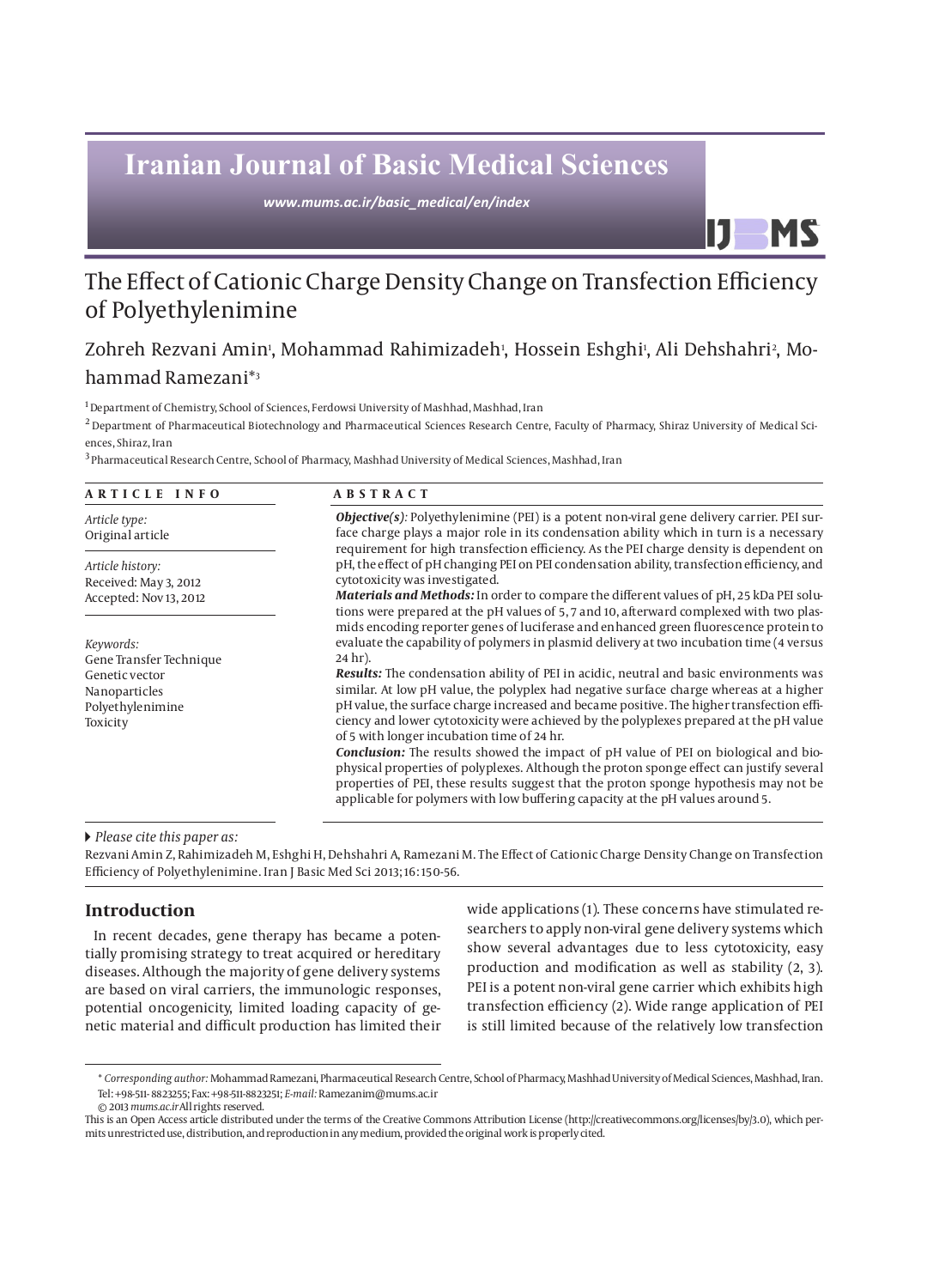efficiency when compared to viral delivery systems as well as cytotoxic effects (4, 5). High positive charge on the surface of PEI leads to electrostatic interaction with the negatively charged components of the cell membrane and causes membrane disruption and damage (6). Different approaches have been employed to reduce PEI cytotoxicity by decreasing the positive charge density of the polymer such as acetylation (7, 8), carboxyalkylation of primary amines (9), conjugation of succinate, butanoate and hexanoate to PEI (10, 11). Likewise, several approaches such as pegylation have been studied in order to change the non-specific electrostatic polyplex interaction, inhibiting activation of the reticuloendothelial system, and increasing the half-life of polyplexes in blood (12- 14). It has been proven that the susceptibility of these shielded polyplexes to aggregation induced by salt has been reduced considerably (12). On the other hand, one of the most important properties of PEI is its high cationic charge density. Every third atom of PEI is protonable nitrogen which confers significant buffering capacity over a wide pH range. The theoretical ratio of primary, secondary and tertiary amino groups in PEI has been calculated as 1:2:1, respectively. The high charge density of this polymer is as a result of the protonation of amino groups in the biological environments. Therefore, there is a relationship between the pH of PEI and the positive charge density on PEI (3). In former investigations, it has been revealed that the PEI protonation degree at pH value of 7.4 is 20% which increased to 45% at pH value of 5 (15, 16). Recently, a cost-effective gene transfection by DNA compaction at pH 4 using PEI has been reported (17). In the present study, we assumed that increasing the positive charge density on PEI by reducing the pH of PEI may have an impact on the biophysical and biological properties of PEI. To address the impact of pH change on condensation ability, particle size, zeta potential, transfection time and cytotoxicity, as well as transfection efficiency of PEI/ plasmid DNA complexes prepared at different pH values were studied.

## **Materials and Methods**

#### *Materials*

Branched PEI (average MW 25 kDa) was purchased from Polyscience, Inc (Warrington, PA). Plasmid pRL-CMV-luc (Renilla luciferase under control of the cytomegalovirus (CMV) enhancer/promoter), luciferase assay kit and CellTiter 96® AQueous non-radioactive cell proliferation assay (MTT) were purchased from Promega (Madison, WI, USA). Ethidium bromide was obtained from Cinnagen (Tehran, Iran). All solvents and chemicals were obtained from Sigma-Aldrich (Munich, Germany) and were of the highest purity available. Dialyses were carried out using Spectra/Por dialysis membranes (Spectrum Laboratories,

Houston, TX USA).

#### *Preparation of PEI solutions at various pHs*

PEI solutions were prepared in double distilled water (DDW). The pH value of each solution was adjusted to 5, 7, and 10 using HCl (1N) and measured with a pH meter (Mettler Todelo, Greifensee, Switzerland). Resultant NaCl was removed using a dialysis membrane (10000 cut off, spectra/por membrane) against DDW for 18 hr, then pH measured again and adjusted at the desired values. Finally the solutions were lyophilized to obtain a powder for further experiments.

#### *Preparation of plasmid DNA*

pRL-CMV-luc was transformed into *Escherichia coli* strain DH5α, propagated in selective Luria–Bertani (LB) medium, centrifuged and extracted from the cell pellets using the Qiagen Endofree Mega Plasmid Kit (QIAGEN, Hilden, Germany) according to the manufacturer's instructions. The purity of the plasmid DNA was measured on a UV spectrophotometer using A260/A280 ratios.

## *Measurement of PEI binding strength by ethidium bromide (EtBr) exclusion assay*

EtBr intercalation in pDNA was determined by fluorescence spectroscopy (excitation: 510 nm and emission: 590 nm) measured in a Jasco FP-6200 spectrofluorometer (Tokyo, Japan). A solution of PEI in DDW was added stepwise to a solution of plasmid DNA  $(5 \mu g/ml)$  and EtBr  $(0.4$ mg/ml) in HBG buffer (20 mM Hepes, 5.2% glucose, pH 7.0), and fluorescence intensity was measured. The fluorescence intensity of the EtBr solution in the presence of free plasmid corresponds to 0% condensation, and the fluorescence intensity without plasmid corresponds to 100% condensation. All measurements were performed in triplicate by spectrofluorometer and the graph was constructed by plotting the relative fluorescence intensity  $(\%)$  against the polymer/plasmid DNA ratio (w/w). Preparation of the DNA condensing activity was estimated graphically by plotting relative fluorescence intensity (%) against the PEI /plasmid DNA ratio (w/w).

#### *Gel retardation assay*

Solutions of PEI at different pH values prepared in DDW and added to a solution of DNA  $(3 \mu g)$  in DDW for preparation of the desired PEI/DNA weight ratios. The mixture were incubated at room temperature for 30 min, afterward loading dye was added, and 10 μl of the solution was run on a 1% agarose gel (100 V, 90 min). DNA was visualized with ethidium bromide and the bands corresponding to plasmid DNA and DNA/nanoparticle complexes were visualized by an ultraviolet (UV) illuminator.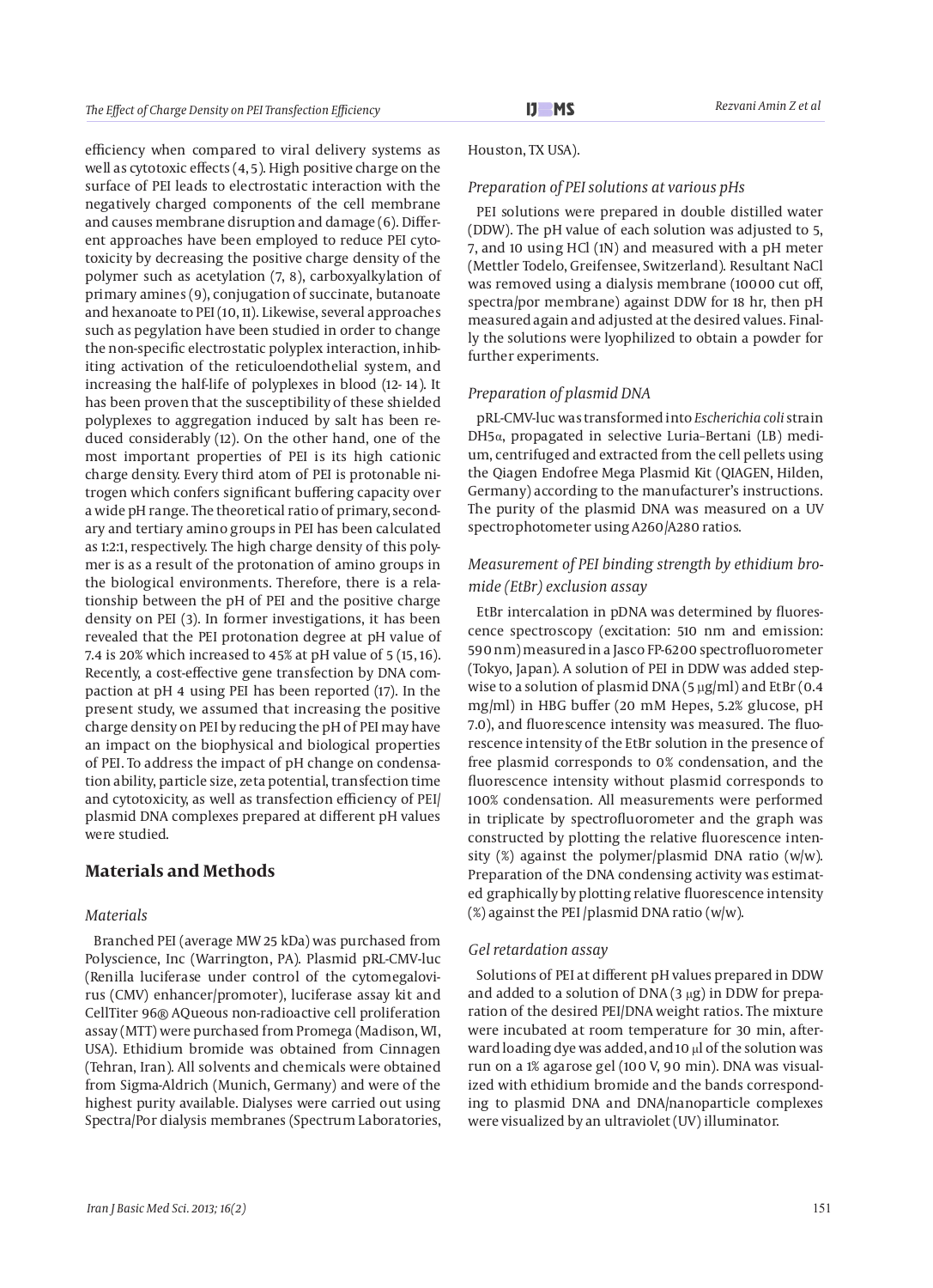#### *Particle size and zeta potential measurements*

The mean hydrodynamic particle size and charge measurements for PEI/pDNA complexes were performed using Dynamic Light Scattering (DLS) and Laser Doppler Velocimetry (LDV), respectively, using Malvern Nano ZS instrument and DTS software (Malvern Instruments, UK) in DDW. Various amounts of cationic polymers were diluted in 125 µl of DDW and mixed with an equal volume of DDW containing DNA. The measurements were carried out in automatic mode and the results are presented as mean  $\pm$  SD. Each mean represents the average value of 3 measurements.

#### *Cell line and cell culture*

Neuro2A murine neuroblastoma cells (ATCC CCL-131) were grown in DMEM (1 g/l glucose, 2 mM glutamine) supplemented with 10% FBS, streptomycin at 100 µg/ml and penicillin at 100 U/ml. All cells were incubated at 37°C in a humidified 5% CO $_{\textrm{\tiny{2}}}$  atmosphere.

#### *Transfection procedure*

Cells were seeded at a density of 1×104 cells/well in 96 well plates 1 day prior to transfection experiments, and grown in the appropriate medium with 10% fetal bovine serum. Different polymer/plasmid DNA weight ratios (C/P or w/w) were used to prepare the polycation/plasmid complexes (i.e. polyplexes). This mixture was added to the wells of 96-well plates containing 60–90% confluent cultures of cells in medium with no FBS and allowed to incubate for 4 hr. Subsequently, the medium was replaced with a fresh complete medium containing 10% FBS and gene expression was assayed 24 hr later. In another experiment, the cells were exposed to polyplexes for 24 hr where polyplexes were added to the cells in medium with no FBS and incubated for 4 hr followed by addition of FBS to achieved concentration of 10% without changing the medium and gene expression was assayed 24 hr later by Promega Renilla Luciferase Assay kit and protocol (Madison, WI) and a luminometer (Berthold). The results were presented as relative light units (RLU) of seeded cells.

#### *Luciferase reporter gene expression*

Twenty four hr post transfection, the medium was removed and cells were lysed by adding 50 μl of cell lysis buffer (Promega, Madison, WI). Luciferase activity was measured using the Promega *Renilla* Luciferase Assay kit and protocol (Madison, WI) and a luminometer (Berthold Detection Systems, Pforzheim, Germany). The results were revealed as relative light units (RLU) of seeded cells.

#### *Cell transfection with ρEGFP*

Transfection procedure with pEGFP plasmid was carried out by the same method used for  $\rho$ RLCMV plasmid. Reporter gene expression was analyzed using a fluorescent microscopy (JULI Smart Fluorescent Cell Analyzer, Nano-EnTek, South Korea).

#### *Cytotoxicity assay*

The toxicity of complexed PEI with plasmid DNA was evaluated using MTT assay. Neuro2A cell line was cultured in 96-well plates at 1×104 cells per well for 24 hr then treated with the same amounts of polyplexes used for transfection experiments. After 4 hr, the medium was removed and replaced with fresh complete growth media and cultured for additional 24 hr. In another experiment, the cells were exposed to polyplexes for 24 hr where polyplexes were added to the cells in medium with no FBS and incubated for 4 hr followed by addition of FBS to achieve concentration of 10% without changing the medium and cytotoxicity was assayed 24 hr later. MTT reagent (10 μl) was added to each well and incubated for 4 hr at 37°C and then MTT-containing medium was aspirated off and 100 μl of DMSO was added to dissolve the formazan crystal formed by live cells. Absorbance was measured at 570 nm. The cell viability (%) relative to control wells not treated with polyplexes was calculated by [A] test/ [A] con $trol \times 100$ 

## **Results**

#### *Biophysical properties of polyplexes*

Electrostatic interactions between PEI nitrogen atoms and plasmid phosphate groups result in polyplex formation (18). To investigate the ability of PEI solutions with different pH values to condense plasmid DNA into nanosized particles, the ethidium bromide (EtBr) exclusion assay was carried out. The results of gel retardation assay showed that all polyplexes are able to completely retard the mobility of plasmid DNA at  $C/P ≥ 1$  (data did not presented). To investigate the lower C/P ratios, PEIs were prepared at C/P ratios of 0.3 and 0.5. As revealed in Figure 1, the PEI at pH value of 10 completely retarded plasmid mobility at C/P ratio of 0.3 whereas the PEI at pH value of 7 and 5 showed complete retardation at C/P ratio of 0.5. It is suggested that the reduction of PEI binding affinity at pH values of 5 and 7 (C/P ratio of 0.3) could be a result of acidic pH of plasmid DNA solution (pH= 6.1).

The ethidium bromide (EtBr) exclusion assay was carried out to investigate the ability of PEI to condense plasmid DNA into nanoparticles (19). DNA intercalation results in a significant increase in fluorescence intensity. Some of the intercalated EtBr is displaced following the PEI binding to the plasmid resulting in measurable reduction in the fluorescence intensity. As shown in Figure 2, all PEI samples at different pH values were able to condense plasmid DNA at C/P ratio of 0.5 completely.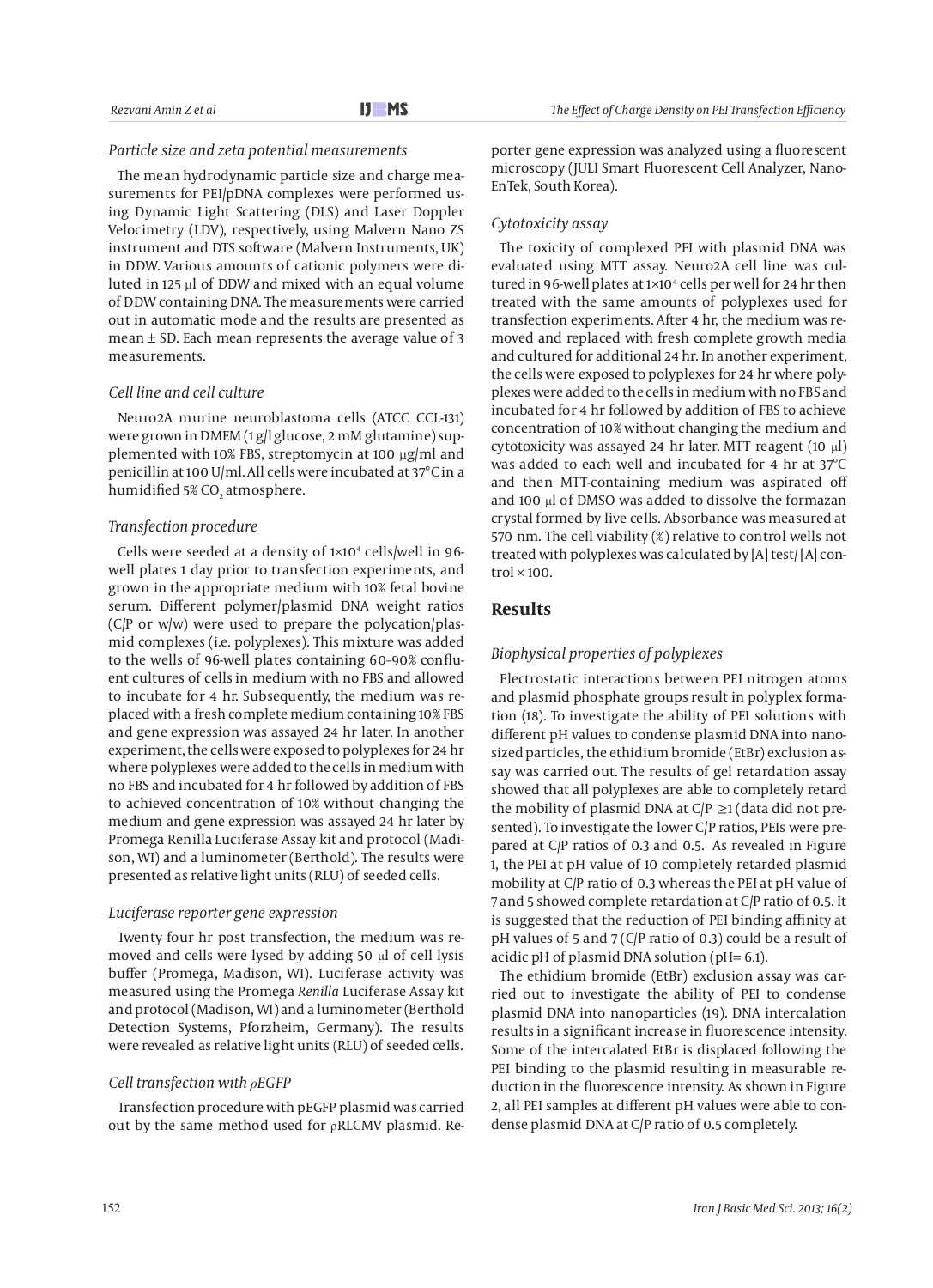

**Figure 1.** Agarose Gel Electrophoreses of Polyplexes Formed With PEI 25 kDa at C/P Ratio of 0.3 (Left) and 0.5 (Right) at Different pHs

#### *Particle size and zeta potential measurements*

Table 1 summarizes the particle size and zeta potential for all the polyplexes at various pH and C/P ratios. At the pH value of 5, the polyplexes surface negative charge was enhanced by increasing the C/P ratio from 0.3 to 2 whereas the surface negative charge decreased following the addition of more polymer at C/P ratios ranging from 2:1 to 6:1. The polyplexes at pH of 10 (C/P ratios of 4 and 6) indicated the highest amounts of surface positive charge. The particles size decreased by increasing the C/P ratio from 0.3 to 2 at pHs of 10 and 5. The polyplexes at pH of 5 (C/P ratios of 4 and 6) revealed the more appropriate size range for transfection experiments.

Table 1. Result of Zeta Potential (mV ± SD) and Size of DNA/polymer Com-

| $plex(nm \pm SD)$ |                |                       |                                  |  |
|-------------------|----------------|-----------------------|----------------------------------|--|
| pH                | C/P<br>ratio   | $Size \pm SD$<br>(nm) | Zeta Potentioal<br>$(mV \pm SD)$ |  |
| 10                | 0.3            | 653±162               | $7.5 \pm 2.2$                    |  |
|                   | 0.5            | 265±28                | $15.3 \pm 0.4$                   |  |
|                   | 2              | 256±19                | 23.4±4.5                         |  |
|                   | $\overline{4}$ | 299±15                | $28.0 \pm 3.9$                   |  |
|                   | 6              | 541±67                | 36.7±2.1                         |  |
| 7                 | 0.3            | 405±30                | $-2.3 \pm 0.1$                   |  |
|                   | 0.5            | 703±40                | $-3.5 \pm 0.2$                   |  |
|                   | $\overline{2}$ | 435±32                | $-15.2 \pm 1.8$                  |  |
|                   | $\overline{4}$ | 906±68                | $-9.7 \pm 1.2$                   |  |
|                   | 6              | 711±53                | $-9.0 \pm 3.4$                   |  |
| 5                 | 0.3            | 386±64                | $-1.58 \pm 0.1$                  |  |
|                   | 0.5            | 585±32                | $-5.9 \pm 0.8$                   |  |
|                   | 2              | 753±110               | $-27±4.3$                        |  |
|                   | $\overline{4}$ | $203 \pm 20$          | $-15±3.9$                        |  |
|                   | 6              | $212 \pm 23$          | $1.0 \pm 2.3$                    |  |



**Figure 2.** Plasmid DNA Condensation by 25 kDa PEI at Different pH Values

#### *Transfection efficiency and cytotoxicity*

The impact of the pH of PEI on the efficiency of PEI in plasmid DNA delivery was investigated on Neuro2A cell line. The cell line was transfected with 200 ng of plasmid complexed with varying amount of polymer to form different polycation/plasmid (C/P) ratios (w/w) ranging from 2/1, 4/1, and 6/1. Gene transfection efficiency was measured as luciferase enzyme activity, normalized to 4000 cells (RLU/4000 cells). The ability of PEI for pDNA delivery was analyzed at 4 and 24 hr of incubation time with cells. The efficiency of samples which were analyzed at 4 hr of incubation time have changed than those analyzed at 24 hr (Figure 3A and B). The results indicated that the transfection activities of polyplexes were higher pH 5 in 24 hr versus 4 hr incubations. The highest transfection efficiency was observed when polyplexes were prepared at pH 5 in C/P ratio of 6 and allowed to incubate with cells for 24 hr (Figure 4). The transfection of the polyplexes at pH 10 reduced after 24 hr post transfection. The cell viability of PEI against Neuro2a cells was carried out using the MTT colorimetric assay. The polyplexes were prepared at the same C/P ratio used in transfection experiments. Cytotoxicity of vectors increased with increasing in either C/P ratios or time of incubation (4 versus 24 hr). However, all vectors showed less cytotoxicity at lower pH. As revealed in Figure 3 C, no significant toxicity was observed except in the case of polyplexes prepared at pH of 10and 24 hr post incubation (Figure 5A, B, C). In this case, the PEI exhibited the highest toxicity at C/P ratios of 4 and 6, in which the viability of cells decreased to around 60% and 40%, respectively (Figure 3D). The other PEI samples showed the viability around 80-90% (Figure 3C and D). The PEI at pH 7 indicated irregular results. It was approximately higher than those observed for the transfection efficiency at pH 10 and approximately lower than those for pH 5.

### **Discussion**

No difference was observed among the PEI samples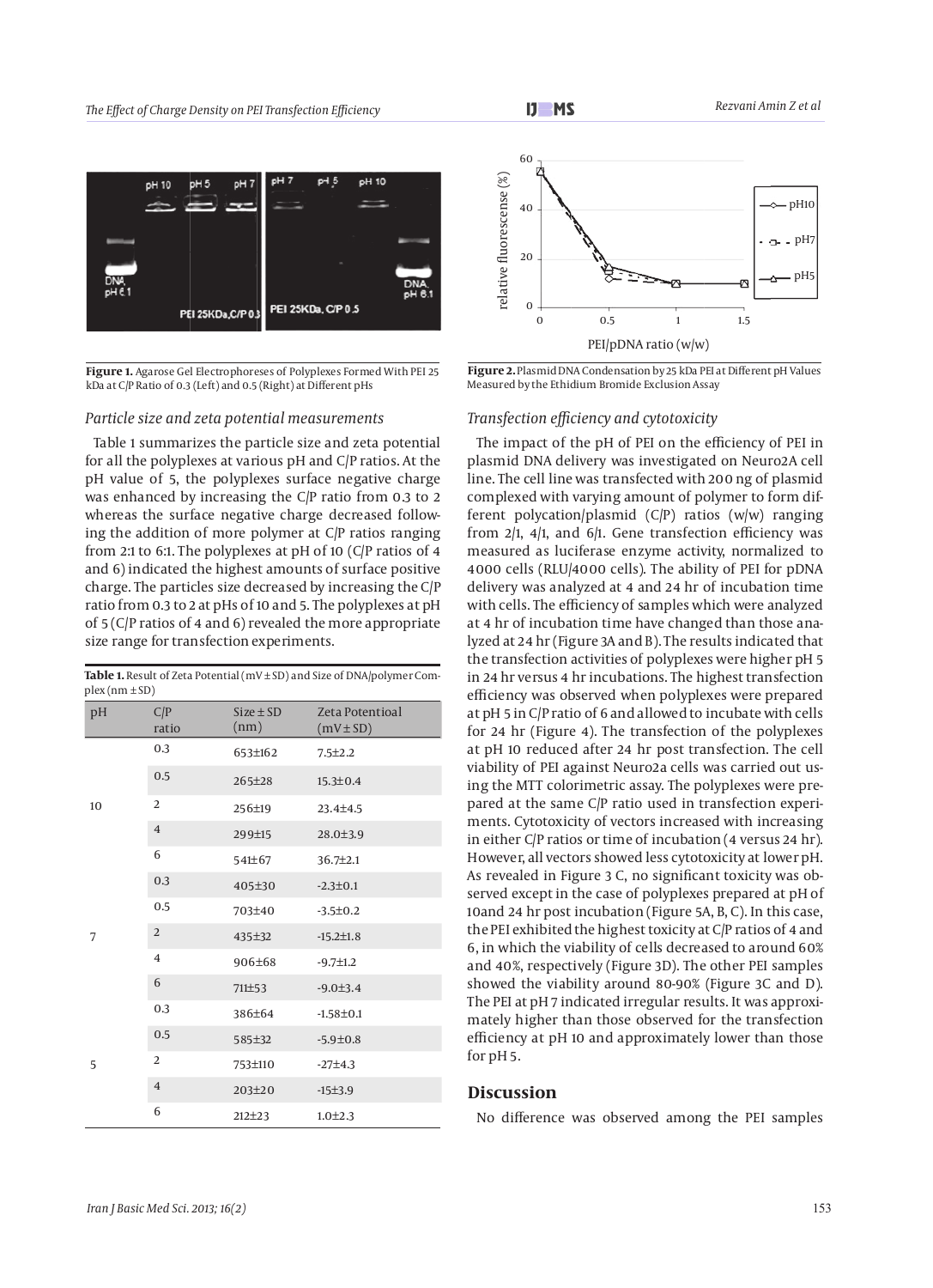

**Figure 3.** Transfection Efficiency (A and B) and Cytotoxicity (C and D) of Polyplexes in Neuro2A Cell Cultures in 96-well Trays in Different Time of Incubation (4 versus 24 hr). Luciferase Activity (A and B) and Cell Viability (C and D) Are Presented as the Mean ± SD of Triplicates



**Figure 4.** ρEGFP Expression Evaluated by Fluorescence Microscopy Following 24 hr of Incubation. Neuro2A Cells Were Transfected with PEI/ ρEGFP at (C/P) Ratio of 6.



Figure 5. PEI Induced toxicity on Neuro2A Cells: Cells without polyplex (A), Transfected Cells with polyplexes at pH 5 (B) and transfected cells with polyplexes at pH 10 after 24 hr of incubation

with different pH values at condensation ability and all of them were able to condense plasmid DNA at C/P ratio of 0.5. Additionally, higher amounts of polymer at various pHs had no impact on condensation ability. Furthermore, the condensation ability of PEI at acidic, neutral and basic environments was completely the same.

At the pH of 5, the highest surface positive charge was achieved by the polyplexes at C/P ratio of 6 which showed the highest transfection efficiency 24 hr post transfection (Figure 3B). Although this positive charge on the polyplex surface is able to facilitate the association of these polyplexes with negatively charged cell membrane surfaces, it cannot induce significant cytotoxicity (Figure 3C and D). The prepared polyplexes at pH of 10 (C/P ratios of 4 and 6) demonstrated the highest positive charge and these polyplexes induced highest cytotoxicity (Figure 3 D). This finding is supported by the earlier investigations which show the relationship between the polyplex surface positive charge and cytotoxicity induced by polycation based gene carriers (11, 20). These results proved that the presence of positive charge is necessary for cell surface binding nevertheless it must be optimized to decrease its cytotoxic effects. Although the negative charged polyplexes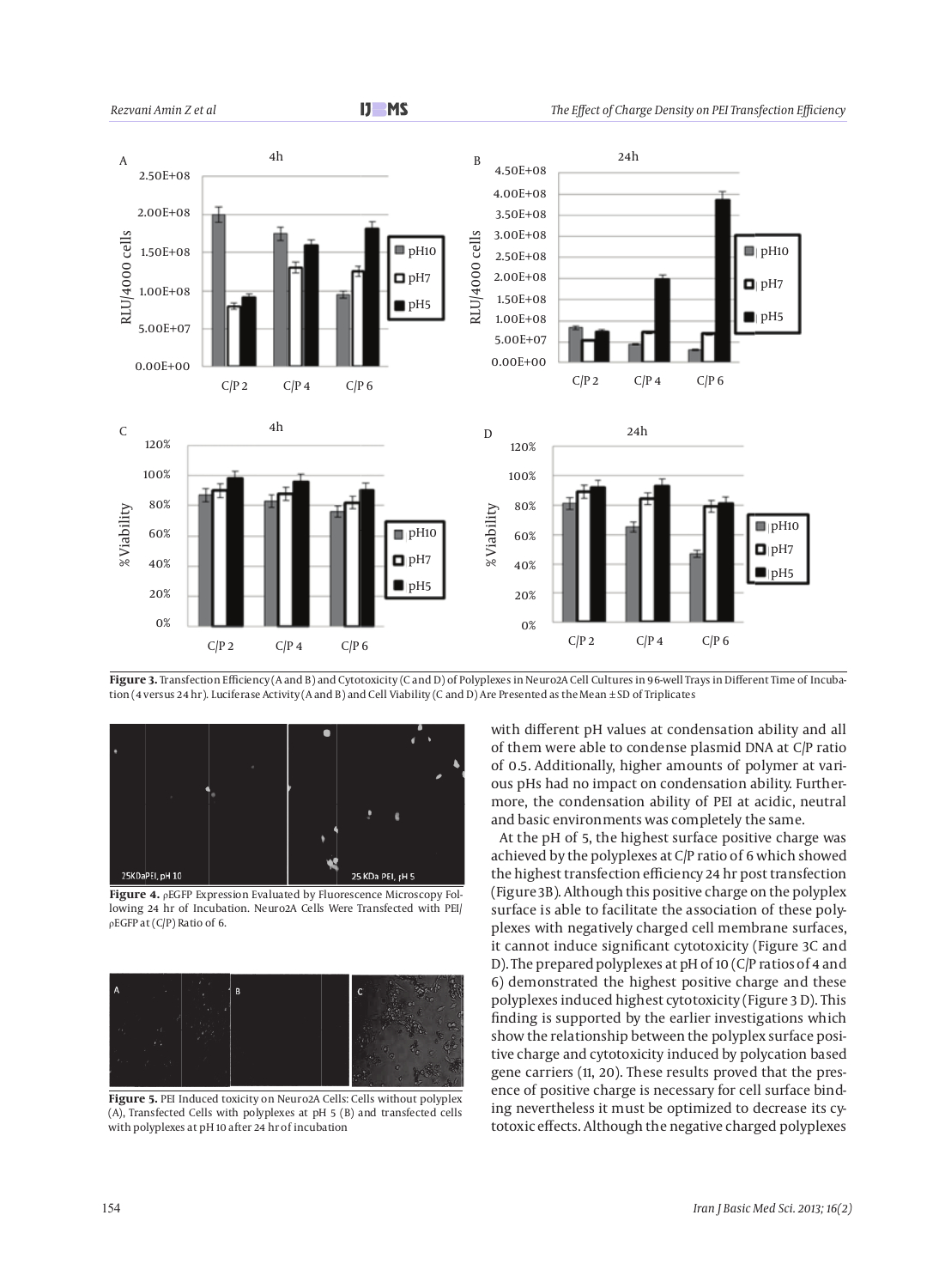are less toxic, they are not able to transfect cells effectively because they are unable bind to negatively charged cell membrane components such as proteoglycans (21, 22). As revealed in Table 1, the polyplexes at pH of 5 (C/P ratios of 4 and 6) showed the more appropriate size range for transfection experiments. Previously it has been proved that the best particle size range for gene delivery is up to 200-250 nm. Nevertheless size range is not the unique factor for effective gene delivery and several other factors such as zeta potential and DNA binding affinity may assign the carrier effectiveness. The size of the most effective carrier was around 200 nm with a net positive charge which indicates the significance of zeta potential beside the particle size range (23, 24).

## **Conclusion**

In this study, the impact of pH on the PEI gene transfer ability and the charge density of PEI polyplexes were investigated. The highest transfection efficiency was achieved by the prepared polyplexes at pH of 5 at C/P ratio of 6 following 24 hr of incubation. In this condition, the net charge on the polyplexes was positive which may facilitate the electrostatic interaction with the negatively charged cell surfaces. The particle size of these polyplexes was around 200 nm and they showed the viability of 80%. The reduction of surface positive charge at pH 5 decreased cytotoxicity and caused increasing transfection time. According to the Proton Sponge hypothesis (25), buffering capacity plays a crucial role in the early escape of polyplexes from endosomes. The highest buffering capacity of PEI lies between pH 8 to 10 (26, 27). This study suggests that the proton sponge hypothesis may not be overall applicable for polymers with a low buffering capacity at pH 5 (28).

### **Acknowledgement**

We would like to appreciate Mashhad University of Medical Sciences (MUMS), Iran and Ferdowsi University of Mashhad (FUM), Iran for their financial assistant. The results of this study were a part of Z Rezvani postgraduate dissertation.

## **References**

- 1. El-Aneed A. An overview of current delivery systems in cancer gene therapy. J Control Release 2004; 94:1-14.
- 2. Boussif O, Lezoualc'h F, Zanta MA, Mergny MD, Scherman D, Demeneix B, *et al.* A versatile vector for gene and oligonucleotide transfer into cells in culture and *in vivo*: poly(ethylenimine). Proc Nat Acad Sci USA 1995; 92:7297-7301.
- 3. Neu M, Fischer D, Kissel T. Recent advances in rational gene transfer vector design based on poly (ethylene imine) and its derivatives. J Gene Med 2005; 7:992-1009.
- 4. Godbey W, Wu KK, Mikos AG. Poly (ethylenimine) and its role in gene delivery. J Control Release 1999; 60:149-160.
- 5. Moghimi SM, Symonds P, Murray JC, Hunter AC, Debska G, Szewczyk A. A two-stage poly (ethylenimine)-mediated cytotoxicity: implications for gene transfer/therapy. Mol Ther 2005; 11:990-

995.

- 6. Hunter AC. Molecular hurdles in polyfectin design and mechanistic background to polycation induced cytotoxicity. Adv Drug Deliv Rev 2006; 58:1523-1531.
- 7. Forrest ML, Meister GE, Koerber JT, Pack DW. Partial acetylation of poly(ethylenimine) enhances *in vitro* gene delivery. Pharm Res 2004; 21:365-371.
- 8. Gabrielson NP, Daniel W. Acetylation of poly(ethylenimine) enhances gene delivery via weakened polymer/DNA interactions. Biomacromolecules 2006; 7:2427-2435.
- 9. Oskuee RK, Dehshahri A, Shier WT, Ramezani M. Alkylcarboxylate grafting to poly(ethylenimine): a simple approach to producing a DNA nanocarrier with low toxicity. J Gene Med 2009; 11:921-932.
- 10. Doody AM, Korley JN, Dang KP, Zawaneh PN, Putnam D. Characterizing the structure/function parameter space of hydrocarbon-conjugated branched poly(ethylenimine) for DNA delivery *in vitro*. J Control Release 2006; 116:227-237.
- 11. Zintchenko A, Philipp A, Dehshahri A, Wagner E. Simple modifications of branched PEI lead to highly efficient siRNA carriers with low toxicity. Bioconjug Chem 2008; 19:1448-1455.
- 12. Ogris M, Walker G, Blessing T, Kircheis R, Wolschek M, Wagner E. Tumor-targeted gene therapy: strategies for the preparation of ligand-polyethylene glycol-polyethylenimine/DNA complexes. J Control Release 2003; 91:173-181.
- 13. Mao S, Neu M, Germershaus O, Merkel O, Sitterberg J, Bakowsky U, *et al.* Influence of polyethylene glycol chain length on the physicochemical and biological properties of poly (ethylene imine)-graft-poly (ethylene glycol) block copolymer/SiRNA polyplexes. Bioconjug Chem 2006; 17:1209-1218.
- 14. Schiffelers RM, Ansari A, Xu J, Zhou Q, Tang Q , Storm G, *et al.* Cancer siRNA therapy by tumor selective delivery with ligand-targeted sterically stabilized nanoparticle. Nucleic Acids Res 2004; 32:e149.
- Suh J, Paik HJ, Hwang BK. Ionization of poly (ethylenimine) and poly (allylamine) at various pH's. Bioorg Chem 1994; 22:318-327.
- 16. Tang M, Szoka F. The influence of polymer structure on the interactions of cationic polymers with DNA and morphology of the resulting complexes. Gene Ther 1997; 4:823-832.
- 17. Fukumoto Y, Obata Y, Ishibashi K, Tamura N, Kikuchi I, Aoyama K, *et al.* Cost-effective gene transfection by DNA compaction at pH 4.0 using acidified, long shelf-life poly(ethylenimine). Cytotechnology 2010; 62:73-82.
- 18. Kabanov VA. Interpolyelectrolyte and block ionomer complexes for gene delivery: physico-chemical aspects. Adv Drug Deliv Rev 1998; 30:49-60.
- 19. Geall AJ, Blagbrough IS. Rapid and sensitive ethidium bromide fluorescence quenching assay of polyamine conjugate-DNA interactions for the analysis of lipoplex formation in gene therapy. J Pharm Biomed anal?? 2000; 22:849-859.
- 20. Moghimi SM, Symonds P, Murray JC, Hunter AC, Debska G, Szewczyk A. A two-stage poly (ethylenimine)-mediated cytotoxicity: implications for gene transfer/therapy. Mol Ther 2005; 11:990-995.
- 21. Brissault B, Kichler A, Guis C, Leborgne C, Danos O, Cheradame H. Synthesis of linear poly(ethylenimine) derivatives for DNA transfection. Bioconjug Chem 2003; 14:581-587.
- 22. Thomas M, Lu JJ, Ge Q, Zhang C, Chen J, Klibanov AM. Full deacylation of poly(ethylenimine) dramatically boosts its gene delivery efficiency and specificity to mouse lung. Proc Nat Acad Sci USA 2005; 102:5679-5684.
- 23. Godbey WT, Kenneth K. Wu,2 Antonios G. Mikos3. Size matters: Molecular weight affects the efficiency of poly(ethylenimine) as a gene delivery vehicle. J Biomed Mater Res 1999; 45:268–275.
- 24. Abdallah B, Hassan A, Benoist C, Goula D, Behr JP, Demeneix BA. A powerful nonviral vector for *in vivo* gene transfer into the adult mammalian brain: Poly(ethylenimine). Hum Gene Ther 1996; 7:1947–1954.
- 25. Behr JP. The proton sponge: a trick to enter cells the viruses did not exploit. CHIMIA Int Chem ?? 1997; 1:34-36.
- 26. Choosakoonkriang S, Lobo BA, Koe GS, Koe JG, Middaugh CR. Biophysical characterization of PEI/DNA complexes. J Pharm Sci 2003; 92:1710-1722.